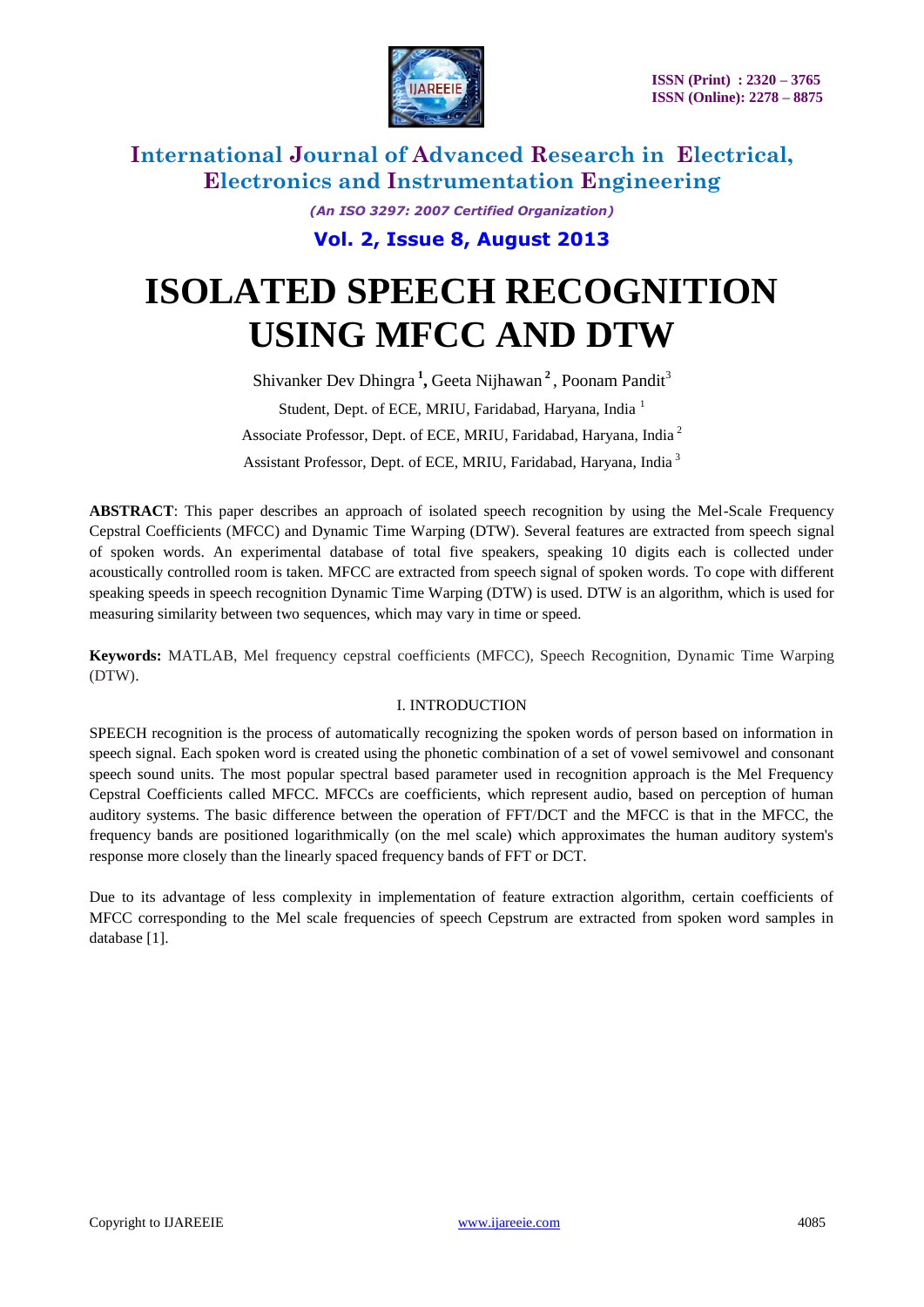

*(An ISO 3297: 2007 Certified Organization)*

### **Vol. 2, Issue 8, August 2013**



Figure 1. Speech signal representation in Matlab.

Two utterances of the same word by the same user can differ in time. For example, *two* can be pronounced as *to* or *too*. DTW resolves this problem by aligning the words properly and calculating the minimum distance between two words. A local distance matrix is formed for all the segments in the sample word and template word.



Figure 2. Local Distance Matrix

#### II. DATABASE

Database consists of two groups of speech samples recorded in an environmentally controlled recording room to have all possibly less acoustical interferes to the quality of sound sample during the recording time. The first group (train) comprises of total five speakers, speaking 10 digits each from one to zero and another group (test) of same sound samples. All speech signals are recorded under most similar setting condition such as the same length of recording time, and the level of sound amplitude. In training, a Matlab program named "train" extracts features of all the 50 words and are stored in a file named "allfeatures.mat". In testing phase when a Matlab program named "test" is executed it postulates to the user to choose any speech sample from the test group that are prerecorded in the database. MFCC at the back end extracts the features of the chosen speech sample. Then 'allfeatures.mat' file is called for feature matching. DTW first locally matches the features of the selected sampled speech signal with "allfeatures.mat" by measuring the local distance. DTW then measures the global distance and the part that matches with the chosen sampled speech is the result of the 'test' program that shows the correct spoken word in the command window.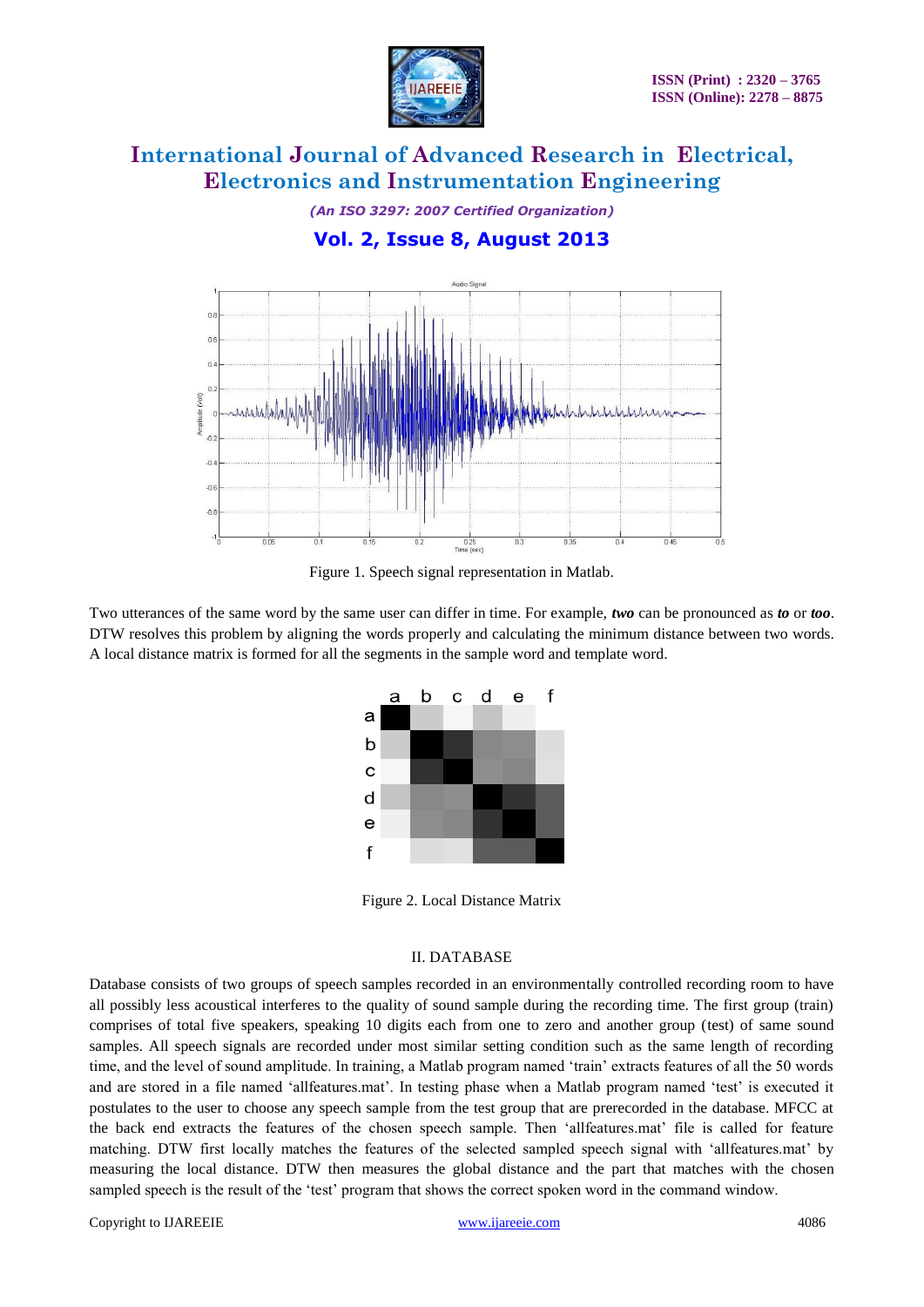

*(An ISO 3297: 2007 Certified Organization)*

### **Vol. 2, Issue 8, August 2013**

III. METHODOLOGY

#### **Feature Extraction**

Several feature extraction algorithms can be used to do this task, such as - Linear Predictive Coefficients (LPC), Linear Predictive Cepstral Coefficients (LPCC), Mel Frequency Cepstral Coefficients (MFCC), and Human Factor Cepstral Coefficient (HFCC). [2]

The MFCC algorithm is used to extract the features. The functions used for feature extraction  $[x_cep, x_E, x_delta]$ , x\_acc]. MFCC are chosen for the following reasons:-

- 1. MFCC are the most important features, which are required among various kinds of speech applications.
- 2. It gives high accuracy results for clean speech.
- 3. MFCC can be regarded as the "standard" features in speaker as well as speech recognition.



Figure 3. Block diagram for the feature extraction process applying MFCC algorithm

#### **A. Preprocessing**

To enhance the accuracy and efficiency of the extraction processes, speech signals are normally pre-processed before features are extracted. There are two steps in Pre-processing.

#### 1. Pre-emphasization.

2. Voice Activation Detection (VAD).

#### **1. Pre-emphasization**

The digitized speech waveform has a high dynamic range and suffers from additive noise. In order to reduce this range and spectrally flatten the speech signal, pre-emphasis is applied. First order high pass FIR filter is used to preemphasize the higher frequency components.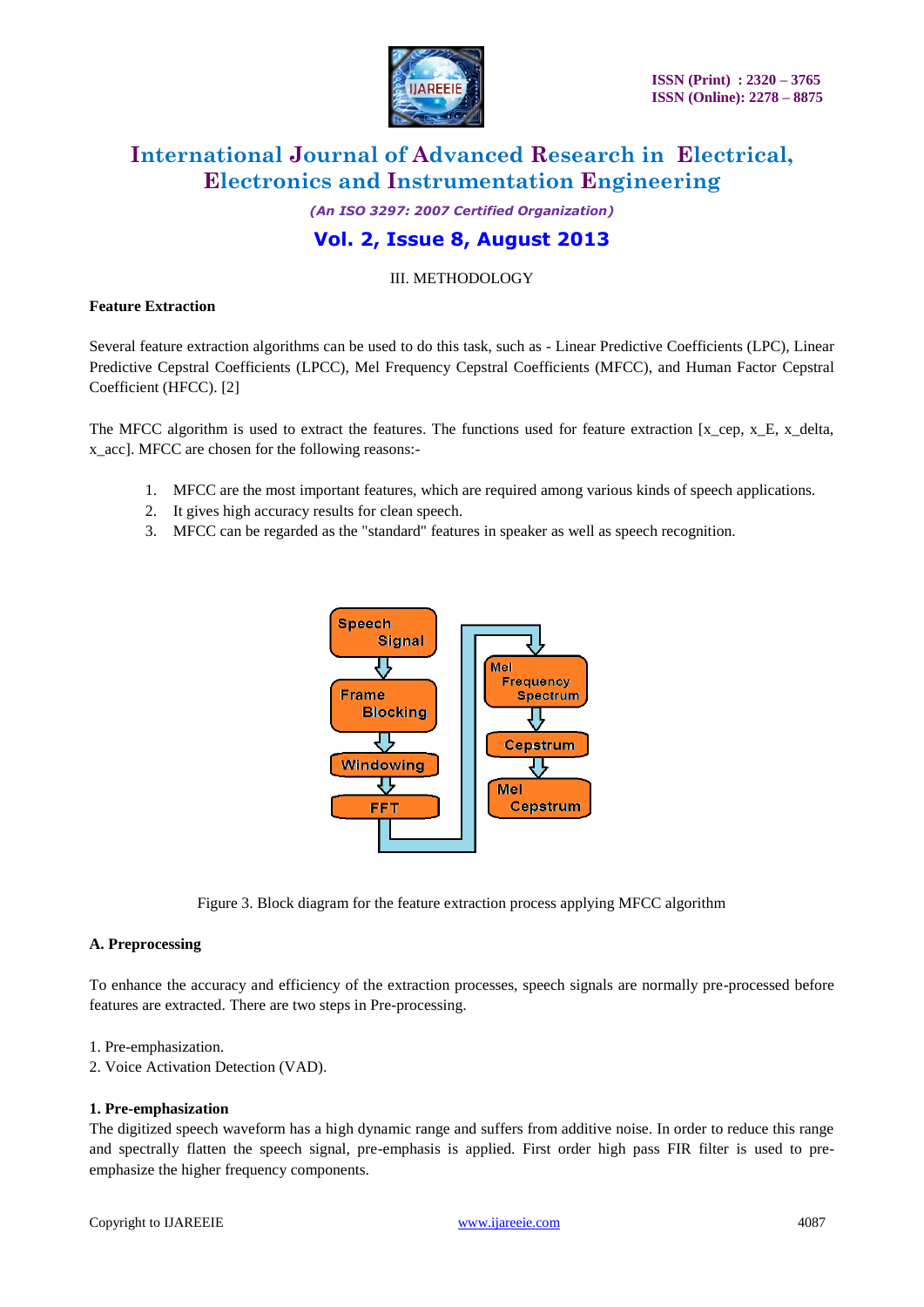

*(An ISO 3297: 2007 Certified Organization)*

### **Vol. 2, Issue 8, August 2013**



Figure 4. Pre-Emphasized Speech Signal

#### **2. Voice Activation Detection (VAD)**

VAD facilitates speech processing, and it is used to deactivate some processes during non-speech section of an audio sample. The speech sample is divided into non-overlapping blocks of 20ms. It differentiates the voice with silence and the voice without silence.



Figure 5. VAD Speech Signal

#### **B. Frame Blocking**

The speech signal is split into several frames such that each frame can be analysed in the short time instead of analysing the entire signal at once. The frame size is of the range 0-20 ms. Then overlapping is applied to frames. Overlapping is done because on each individual frame, hamming window is applied. Hamming window gets rid of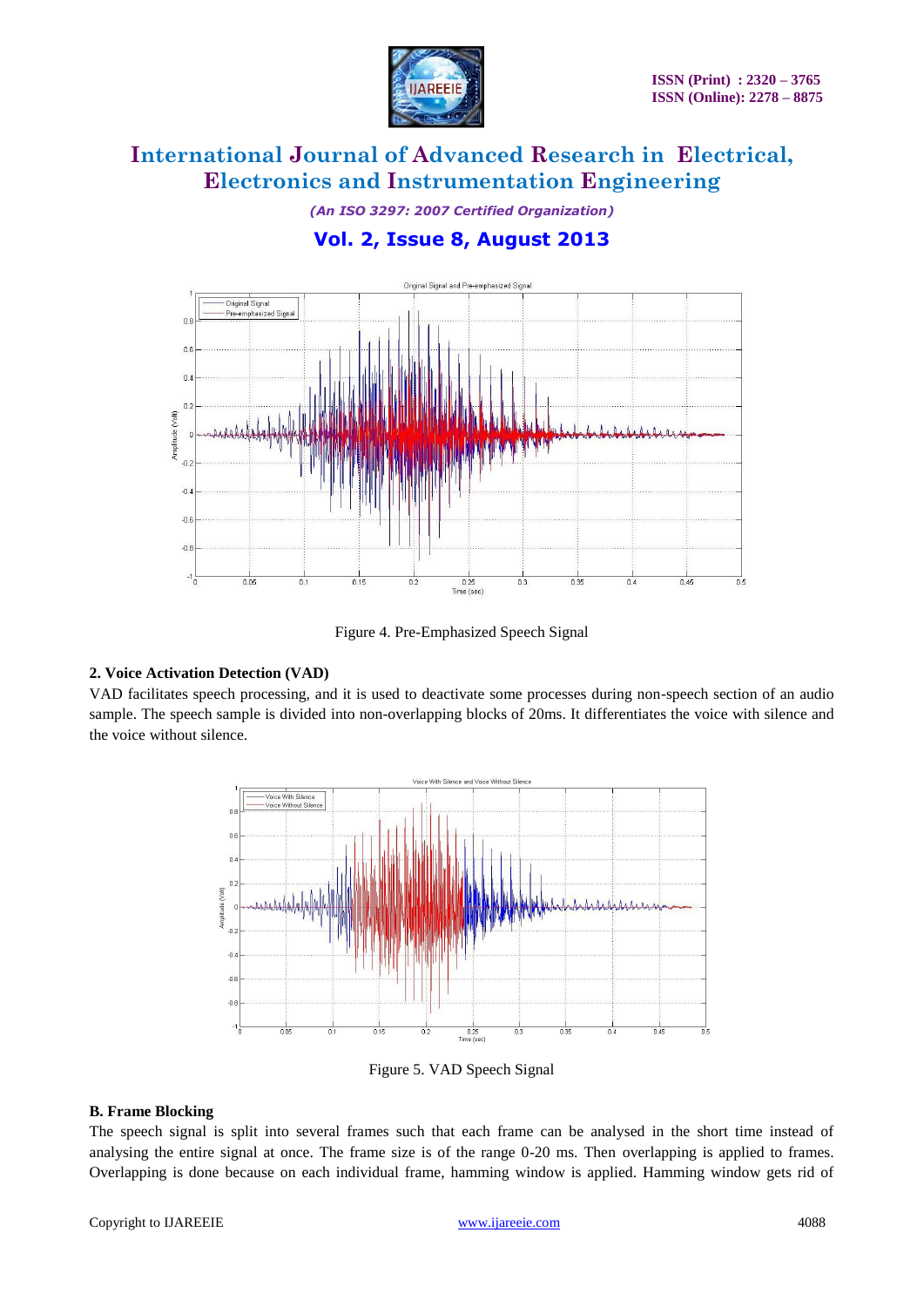

*(An ISO 3297: 2007 Certified Organization)*

### **Vol. 2, Issue 8, August 2013**

some of the information at the beginning and end of each frame. Overlapping reincorporates this information back into our extracted features.

#### **C. Windowing**

Windowing is performed to avoid unnatural discontinuities in the speech segment and distortion in the underlying spectrum [3]. The choice of the window is a tradeoff between several factors. In speech recognition, the most commonly used window shape is the hamming window [4].



Figure 6. Windowing of the Speech Signal

#### **D. Fast Fourier Transform**

The basis of performing fast Fourier transform is to convert the convolution of the glottal pulse and the vocal tract impulse response in the time domain into multiplication in the frequency domain [5]. Spectral analysis signify that different timbres in speech signals corresponds to different energy distribution over frequencies. Therefore, FFT is executed to obtain the magnitude frequency response of each frame and to prepare the signal for the next stage i.e. Mel Frequency Warping.

#### **E. Mel-frequency warping**

Human ear perception of frequency contents of sounds for speech signal does not follow a linear scale. Therefore, for each tone with an actual frequency f, measured in Hz, a subjective pitch is measured on a scale called the "mel" scale. The mel frequency scale is a linear frequency spacing below 1000 Hz and a logarithmic spacing above 1000Hz. To compute the mels for a given frequency f in Hz, a the following approximate formula is used.

Mel (f) = 
$$
S_k
$$
 = 2595<sup>\*</sup>log10 (1 + f/700)

The subjective spectrum is simulated with the use of a filter bank, one filter for each desired mel-frequency component. The filter bank has a triangular band pass frequency response, and the spacing as well as the bandwidth is determined by a constant mel-frequency interval.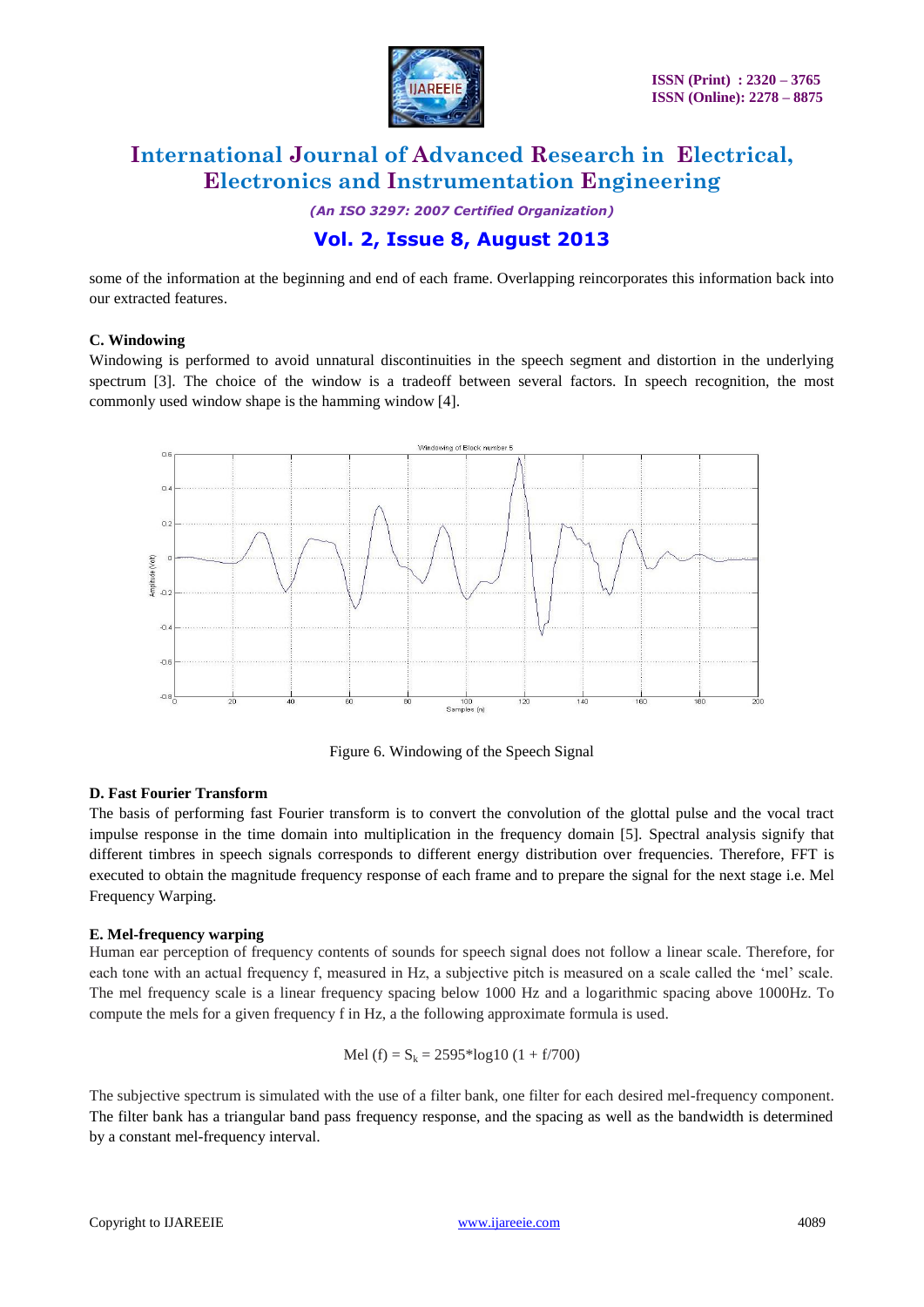

*(An ISO 3297: 2007 Certified Organization)*

### **Vol. 2, Issue 8, August 2013**



Figure 7. Mel Filter Banks

#### **F. Cepstrum**

In this final step, we convert the log mel spectrum back to time. The result is called the Mel Frequency Cepstrum Coefficients (MFCC). The cepstral representation of the speech spectrum provides a good representation of the local spectral properties of the signal for the given frame analysis. Because the mel spectrum coefficients (and so their logarithm) are real numbers, we can convert them to the time domain using the discrete cosine transform (DCT). By doing DCT, the contribution of the pitch is removed. In this final step Log Mel spectrum is converted back to time. The result is called the Mel Frequency Cepstrum Coefficients (MFCC). The discrete cosine transform is done for transforming the mel coefficients back to time domain. [6]

$$
C_n = \sum_{k=1}^{K} (\log \tilde{S}_k) \left[ n \left( k - \frac{1}{2} \right) \frac{\pi}{K} \right],
$$
  
where n=1,2,...K

Whereas  $S_k$ ,  $K = 1, 2, ... K$  are the outputs of last step.

#### **Feature Matching**

There are many feature-matching techniques used in speaker recognition such as Dynamic Time Warping (DTW), Hidden Markov Modeling (HMM), and Vector Quantization. DTW technique is used for feature matching.

#### **Dynamic Time Warping (DTW)**

The time alignment of different utterances is the core problem for distance measurement in speech recognition. A small shift leads to incorrect identification. Dynamic Time Warping is an efficient method to solve the time alignment problem. DTW algorithm aims at aligning two sequences of feature vectors by warping the time axis repetitively until an optimal match between the two sequences is found. This algorithm performs a piece wise linear mapping of the time axis to align both the signals.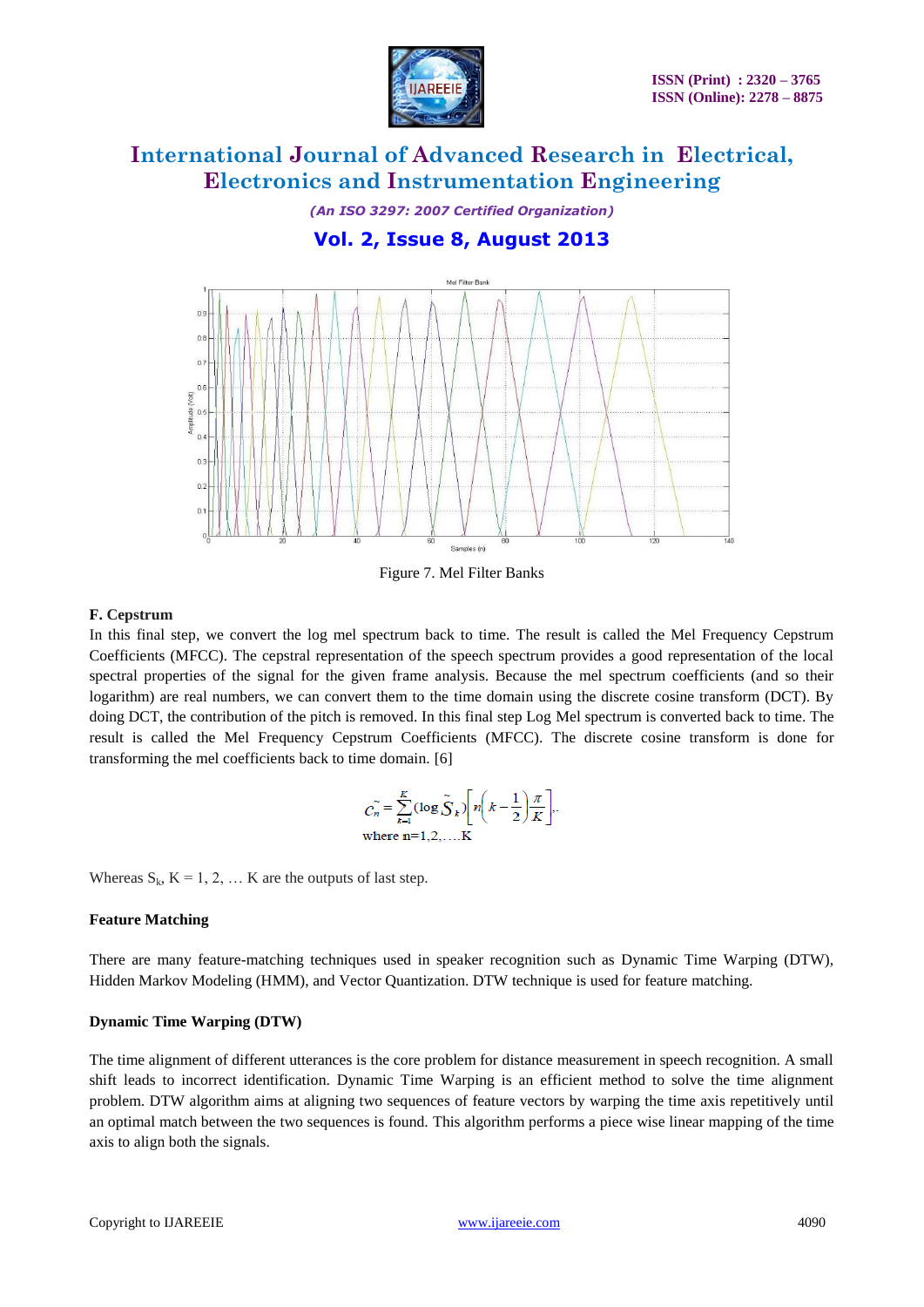

*(An ISO 3297: 2007 Certified Organization)*

### **Vol. 2, Issue 8, August 2013**

Consider two sequences of feature vector in an n-dimensional space.

 $x = [x_1, x_2, ..., x_n]$  and  $y = [y_1, y_2, ..., y_n]$ 

The two sequences are aligned on the sides of a grid, with one on the top and other on the left hand side. Both sequences start on the bottom left of the grid.



Figure 8. Global Distance Grid

In each cell, a distance measure is placed, comparing the corresponding elements of the two sequences. The distance between the two points is calculated via the Euclidean distance.

Dist (x, y) = 
$$
|x - y|
$$
 =  $[(x_1 - y_1)^2 + (x_2 - y_2)^2 + ... + (x_n - y_n)^2]^{1/2}$ 

The best match or alignment between these two sequences is the path through the grid, which minimizes the total distance between them, which is termed as Global distance. The overall distance (Global distance) is calculated by finding and going through all the possible routes through the grid, each one compute the overall distance.

The *global distance* is the minimum of the sum of the distances (Euclidean distance) between the individual elements on the path divided by the sum of the weighting function. For any considerably long sequences the number of possible paths through the grid will be very large. Global distance measure is obtained using a recursive formula.

$$
GD_{xy} = LD_{xy} + min (GD_{x-1 y-1}, GD_{x-1 y}, GD_{x y-1})
$$

Here, GD = Global Distance (overall distance) LD = Local Distance (Euclidean distance)

Copyright to IJAREEIE [www.ijareeie.com](http://www.ijareeie.com/) 4091